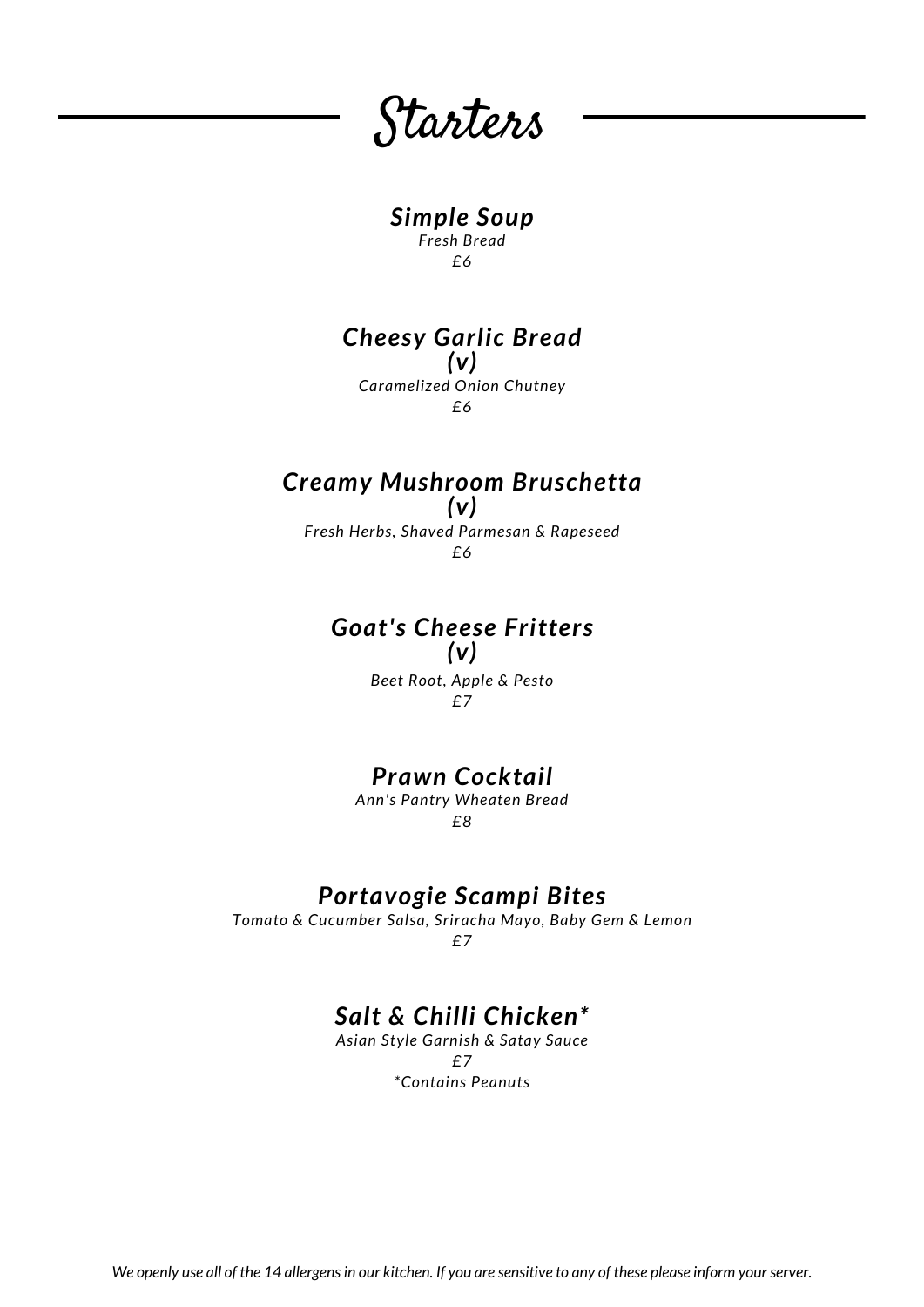Mains

#### *Vegetable Curry\* (v) On a Bed of Rice £14*

#### *Five Mile Town Goat's Cheese Pasta\* (v)*

*Sundried Tomatoes, Red Peppers, Spinach, Cream Sauce, Basil Oil & Garlic Bread £14*

# *Open Prawn Sandwich\**

*Cold Water Prawns, Wheaten Bread, Marie Rose, Mixed Salad & Coleslaw £16*

### *Beer Battered Fish & Chips\**

*Mushy Peas & Homemade Tartare Sauce £16*

### *Pan Roast Fillet of Seabass\**

*Summer Vegetable Orzo Pasta, Chorizo & Saffron Cream £16*

### *Salmon Fillet*

*Saffron & Smoked Salmon Velouté £17*

#### *Pasta Carbonara*

*Chicken, Bacon Lardons, Fresh Parmesan & Garlic Bread £16*

### *Curran Court Curry\**

*Choose from Beef or Chicken on a Bed of Rice £15*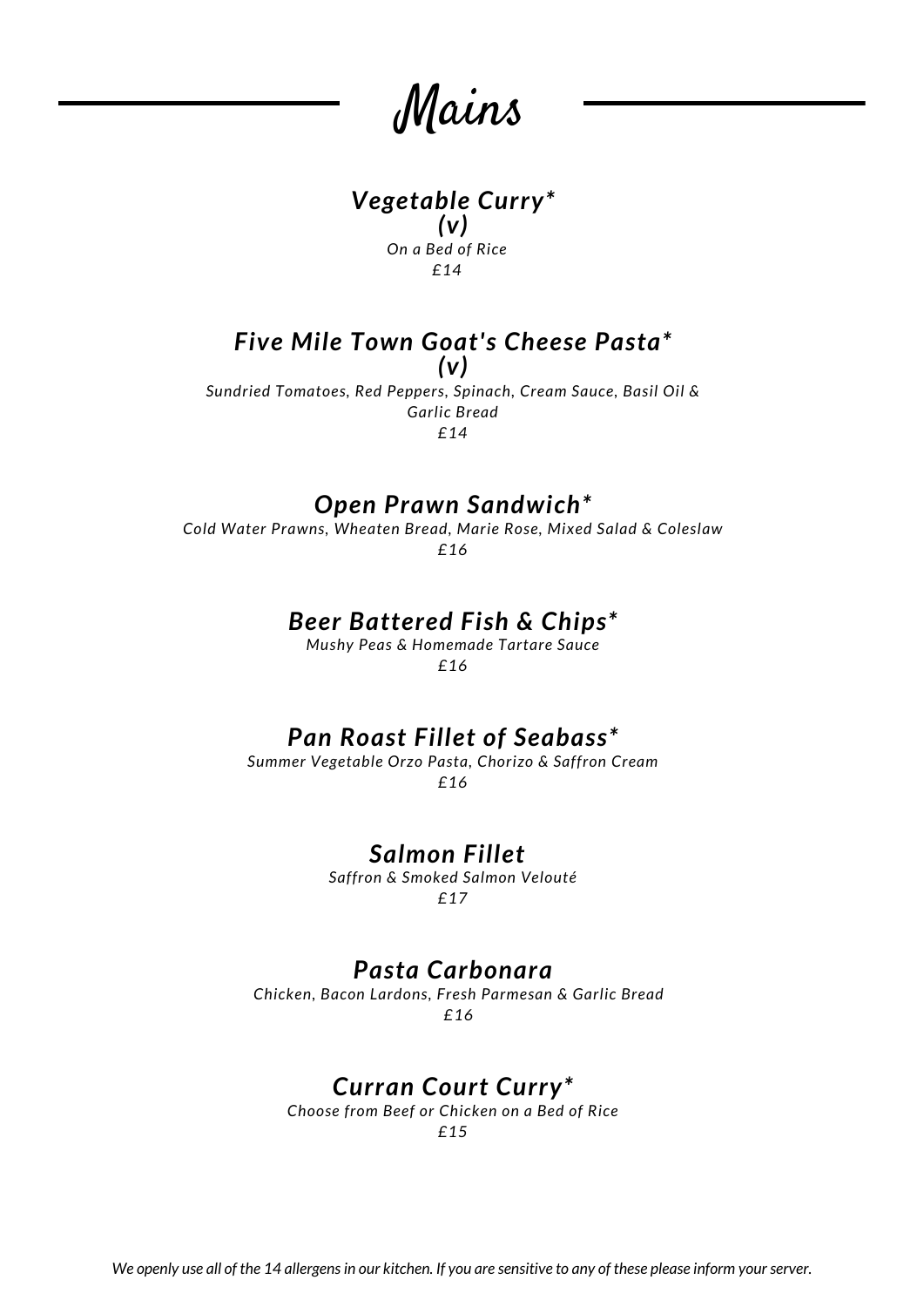Mains

# *"Old School" Burger*

*6oz / 12oz Beef Burger, Baby Gem, Beef Tomato, Mature Cheddar, Caramelised Onion, Fried Egg & Garlic Mayo 6oz £14 | 12oz £17*

### *Panko Breaded Chicken Goujons*

*House Slaw & Choice of Dip £15*

# *Salt & Chilli Chicken\**

*Asian Style Garnish & Satay Sauce £16 \*Contains Peanuts*

# *Breaded Chicken Maryland*

*Breaded Chicken Breast, Bacon, Banana, Corn & Pineapple £16*

## *Chicken Stack*

*Tobacco Onions & Peppered Sauce £15*

#### *Turkey & Ham*

*Herb Stuffing, Chipolatas, Roast Potato & Gravy £16*

# *Slow Braised Roast Beef*

*Yorkshire Pudding & Gravy £16*

## *Honey Glazed Gammon*

*Fresh Pineapple & Ballyeamon Fried Egg £16*

*All of our main dishes come served with our Head Chef'sselection of Vegetables & Choice of Potato unless marked with an \**

We openly use all of the 14 allergens in our kitchen. If you are sensitive to any of these please inform your server.